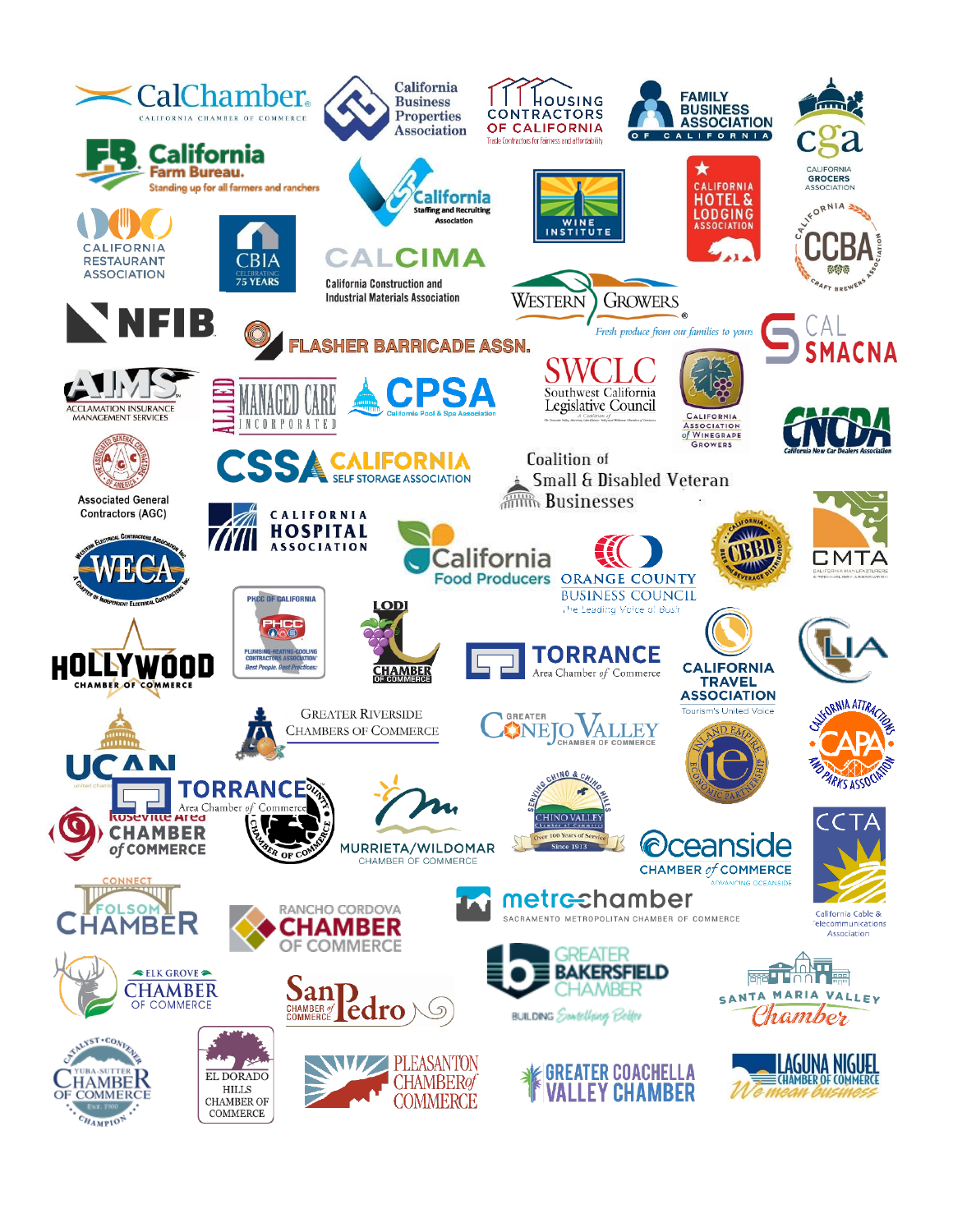January 19, 2022

The Honorable Nancy Skinner The Honorable Jim Nielsen 1021 O Street, Room 8630 1021 O Street, Room 7110 Sacramento, CA 95814 Sacramento, CA 95814

The Honorable Phil Ting The Honorable Vince Fong 1021 O Street, Room 8230 1021 O Street, Room 4630 Sacramento, CA 95814 Sacramento, CA 95814

Chair, Senate Budget and Fiscal Review Vice Chair, Senate Budget and Fiscal Review

Chair, Assembly Budget Committee Vice Chair, Assembly Budget Committee

### *Sent via email*

## **SUBJECT: BUDGET PROPOSAL RE: UNEMPLOYMENT INSURANCE LOAN SUPPORT**

Dear Members:

The California Chamber of Commerce and other organizations listed below **SUPPORT** Governor Newsom's budget proposal regarding the outstanding unemployment insurance (UI) loan from the federal government. We are glad that the Governor has proposed to pay \$3 billion towards this outstanding UI debt. This payment would cover the State's responsibility for distributing fraudulent payments as well as a small but meaningful portion of the outstanding \$19.7 billion insolvency. We respectfully request for the Legislature to support the Governor's proposal for the reasons set forth below.

#### **Background on the UI Fund Insolvency & Payroll Tax Increases:**

California's UI program is funded exclusively by employers via state and federal taxes on wages. Employees do *not* pay any UI taxes. These employer contributions are deposited in the Unemployment Trust Fund (UI Fund) of the U.S. Treasury Department. States withdraw money from their account in the trust fund exclusively to pay UI benefits. If a state trust fund does not have adequate funds to pay benefits, as California experienced in May 2020, a loan is made from the federal fund so that all employee claims can be paid.

Generally, the contribution rate for an employer is 0.6% of wages, up to \$7,000 of wages per employee/per year, which is \$42, assuming the state is in compliance with unemployment insurance laws and the state's fund is solvent. However, if a state's UI Fund is insolvent for more than two years, that tax rate increases by 0.3% each year or \$21, until the fund becomes solvent, creating a steadily growing tax increase on the state's employers. If the fund remains insolvent for 18 years, the maximum rate is \$420 per employee per year.

### **State Action and UI Fraud Both Contributed to the UI Fund's Present Insolvency:**

This pandemic created unprecedented unemployment numbers, which drained the State's UI Fund to an unprecedented level. To be clear - we do not dispute the public health need for shutdowns and limitations on many workplaces throughout the pandemic. But  $-$  in the same token  $-$  no one can dispute that these orders compelled many workplaces to shut down and made them unable to pay their employees, leading to an economy-wide surge in unemployment in early 2020. By May of 2020, California's UI Fund was depleted and falling quickly into debt, which meant California had to begin borrowing money from the federal government to pay the ongoing unemployment benefits to over a million unemployed workers.

At the same time, the rapid rise in claims for unemployment led to historic levels of fraud. According to the State Auditor's office, the Employment Development Department (EDD) was unprepared for the surge of claims and internal review processes failed to catch substantial fraud.<sup>1</sup> According to recent estimates,

<sup>1</sup> The State Auditor's report is available here: [http://www.auditor.ca.gov/reports/2020-628.2/sections.html#section1.](http://www.auditor.ca.gov/reports/2020-628.2/sections.html#section1) Notably, it was prepared in January of 2021, and the EDD has subsequently revised estimates related to fraud, making some portions of the reports outdated.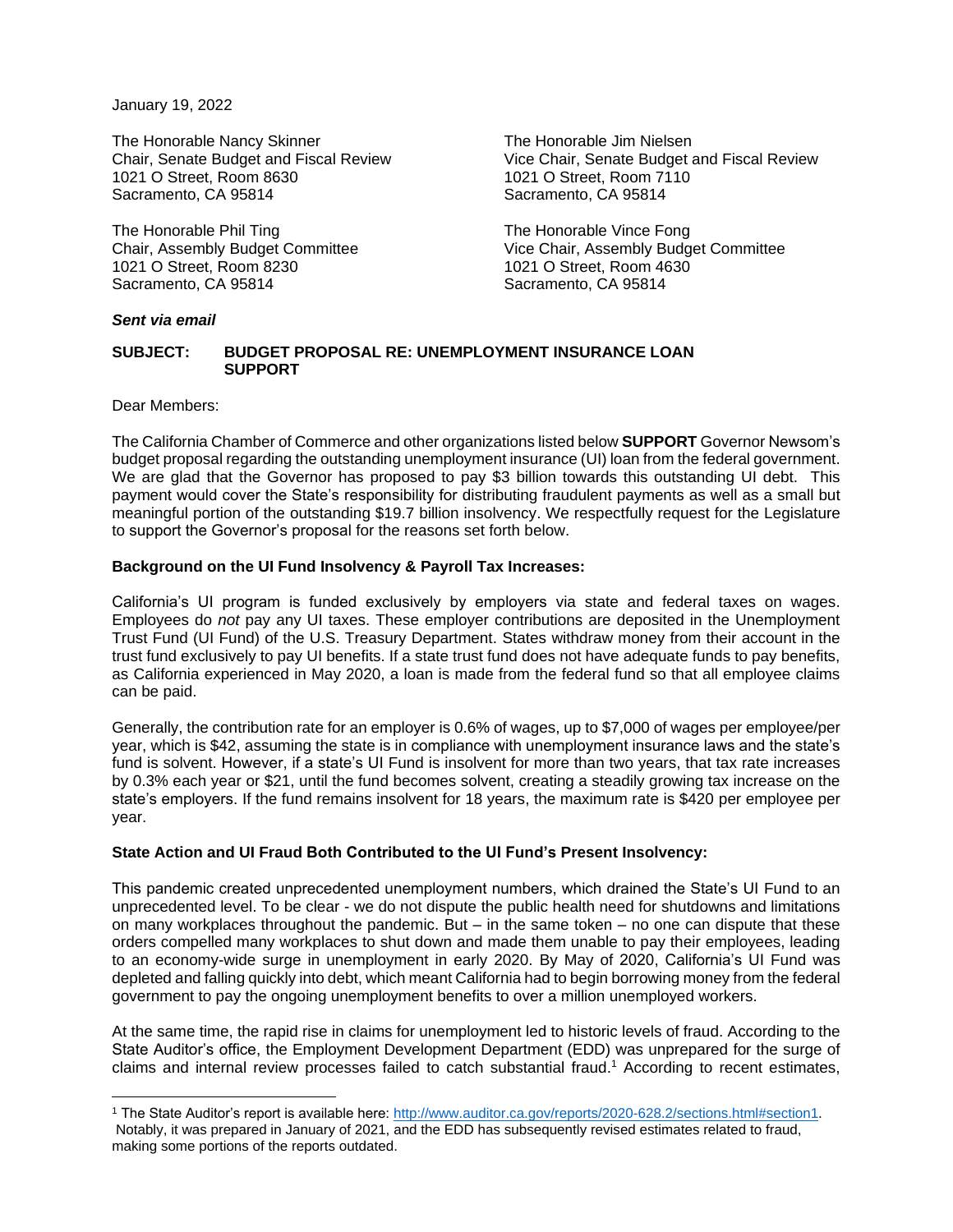California distributed at least \$20 billion in benefits to fraudulent claims, with an estimated \$1.3 billion coming from California's UI Fund and the remainder coming from federally funded benefits programs. Because the UI Fund is repaid by taxes on employers, California's employers will be directly responsible for the cost of EDD providing benefits to these fraudulent claims.

Notably, we appreciate the subsequent actions by the legislature to assert their oversight of EDD – including the many hearings held during the 2021 legislative session focused on speed and accuracy in processing of future claims. We also support the \$134 million allocation in the Budget to improve EDD's future performance and internal systems – but these corrective measures will not address the effect that fraud has already had in adding to our present insolvency.

The most recent estimates place the UI Fund's total debt – including fraudulent UI claims – at \$19.7 billion.<sup>2</sup>

# **The Majority of Other States Do Not Have a UI Loan and Federal Relief is Unlikely:**

Federal aid is not coming to solve California's insolvency. As a part of the two separate federal relief packages, states were given money to offset the costs of the pandemic. Many other states utilized that federal money to pay off their UI loans – including a \$7.2 billion payment by Texas. California did not expend any funds to help with the UI Fund's insolvency (not even to assist with fraud's \$1.3 billion addition). Put simply – Congress is not going to bail out California's UI Fund. Congress already gave states the funds and the option to do so – but California chose to utilize those funds elsewhere.

## **Paying Down Principal Balance Benefits the Employer Community and State:**

Because California's UI Fund will have been insolvent for two years as of January 2022, all California employers will face a per-employee tax increase of \$21 in 2023 and increasing tax increases every year thereafter. Those per-employee taxes will hit the labor-intensive fields such as restaurants, hospitality, and tourism the hardest. These are the very same industries that the pandemic has already hit the hardest, and which need support to rebuild and re-hire their workforces. More broadly, all employers in California will be disincentivized towards re-hiring when facing increasing per-employee taxes until this insolvency is paid off.

Notably, the State will also benefit from paying down this insolvency. The state is responsible for paying the interest on any outstanding UI loan from the federal government. As an example, the January Budget includes a \$470.1 million interest payment by the state to the federal government. The state can also anticipate similar (though slowly declining) interest payments in the coming years for as long as the fund remains insolvent. In other words: the sooner the debt is paid off, the sooner the state can stop paying this annual cost.

Given California has had back-to-back budget surpluses, now is the right time to use a portion of this year's surplus to help reduce the present insolvency, which will lessen the state's own future obligations while simultaneously covering the cost of UI fraud and helping minimize future tax increases on California's recovering businesses.

For these reasons, we **SUPPORT** the budget proposal regarding repaying a portion of California's existing UI loan**.** 

Sincerely,

Robert Moutrie Policy Advocate California Chamber of Commerce on behalf of

 $2$  This estimate is current as of January of 2022. Live data is available at: [https://www.treasurydirect.gov/govt/reports/tfmp/tfmp\\_advactivitiessched.htm.](https://www.treasurydirect.gov/govt/reports/tfmp/tfmp_advactivitiessched.htm)